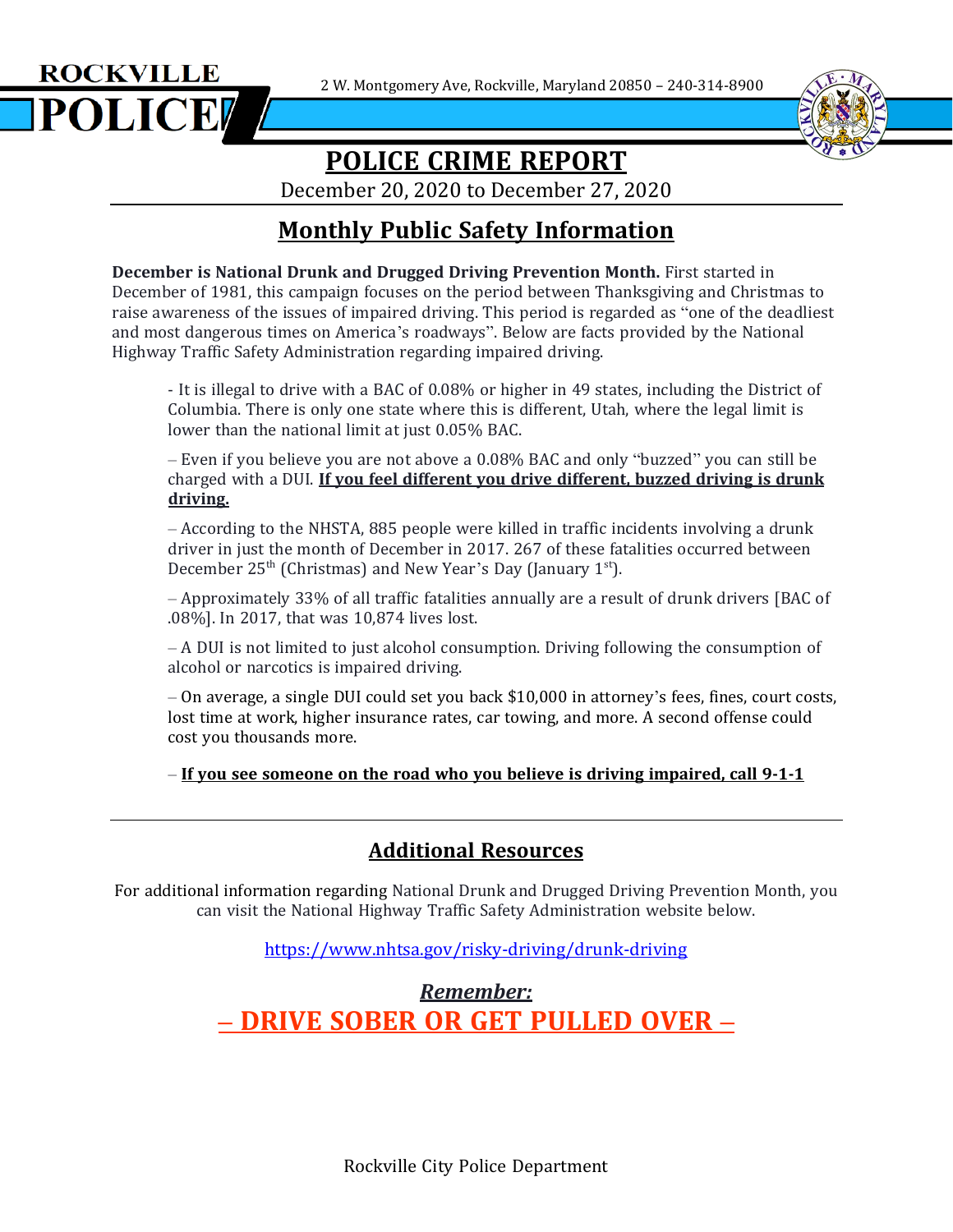## **Weekly Public Safety and Crime Information**

#### **New Year's Eve Safety Tips**

The Rockville City Police Department would like to remind residents as we move into 2021 to celebrate responsibly. If you will be traveling for New Year's or staying locally, please remember to adhere to COVID-19 guidelines and drive sober. If you do choose to celebrate with others, please consider the following:

- **Social Distancing:** Remember to wear a mask and keep gatherings limited to 10 people. Consider holding celebrations outside to allow people to distance better.
- **Have a Plan:** Ask a friend who has not been drinking to drive you home. If you are the designated driver, don't partake in any drinking. If you do not have a designated driver, consider Ride Share Services such as Uber, Lyft, or a taxi.
- **Avoid Fireworks:** In Maryland, private use and possession of fireworks, to include any firecracker, skyrocket, Roman candle, or sparklers, is illegal and carries a \$500 fine. It is against the law to sell fireworks in Maryland, and carries a \$1,000 fine. Not only are fireworks against the law, they can lead to severe injuries to yourself and others. Make the choice to celebrate responsibly and enjoy the holiday safely!

### **Additional Resources**

For additional information regarding winter and holiday safety, see the resources provided to you below.

> **Washington Regional Alcohol Program (WRAP)** <https://www.wrap.org/>

**National Highway Traffic Safety Administration – Winter Driving Tips** <https://www.nhtsa.gov/winter-driving-tips>

> **D.C. Metropolitan Police Department – Holiday Safety** <https://mpdc.dc.gov/page/winter-holiday-safety-tips>

*The Rockville City Police Department is committed to protecting and serving all members of the public. By* following the safety tips and resources provided above, you can help us help you by taking steps to inform *yourself on public safety issues to prevent yourself from becoming a victim.*

If you have a crime or concern to report, you can call the Rockville City Police Department at:

**Non-Emergency: 240-314-8900**

**Emergency: 9-1-1**

**IF YOU SEE SOMETHING, SAY SOMETHING!**